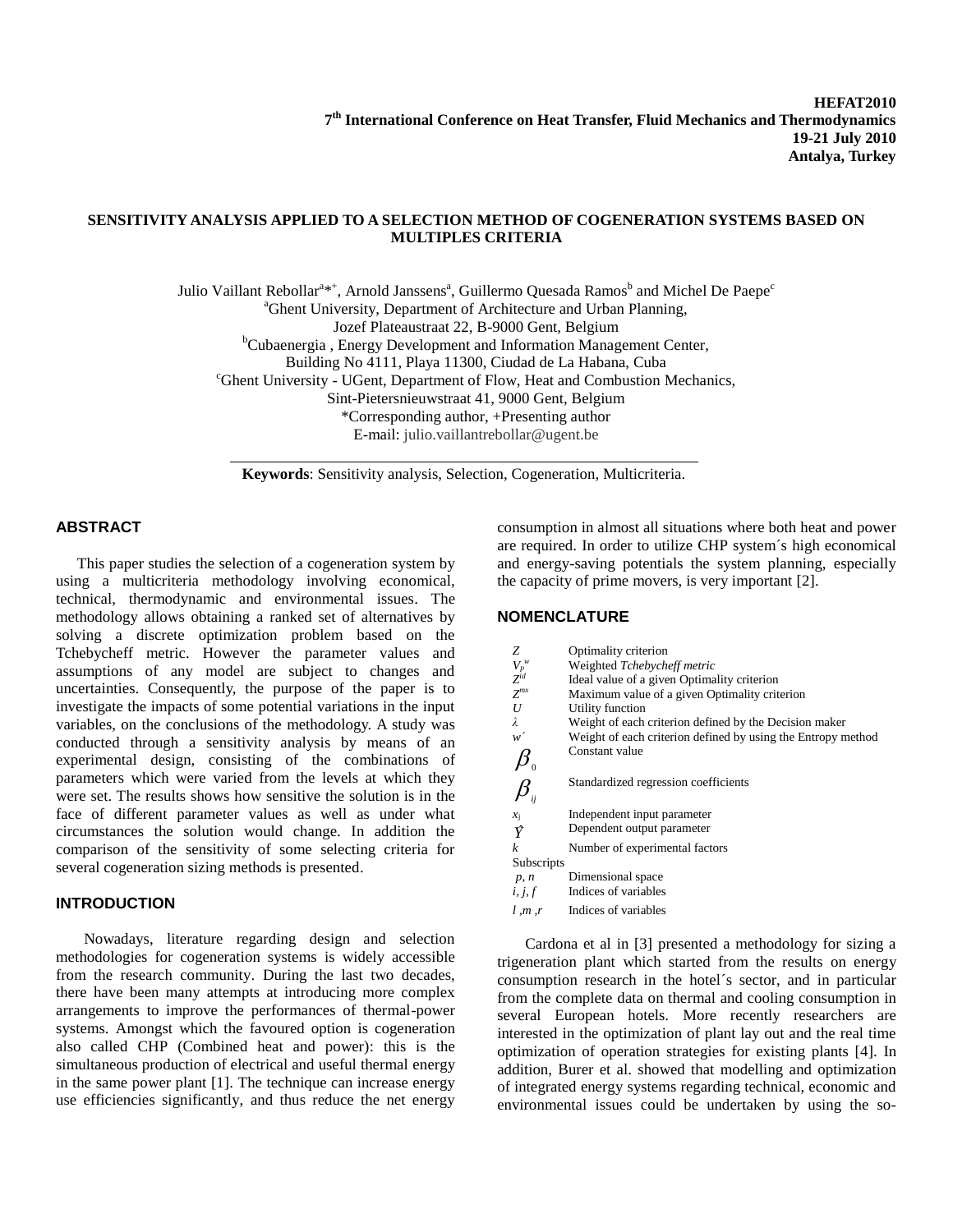called 'environomic' formulation, which includes all criteria within a single objective aggregated function [5]

However the parameter values and assumptions of any model are subject to changes and uncertainties. If parameters are uncertain, statistical analysis can give information concerning the sensitivity and robustness of the selection methodology studied.

As was observed by Breesch in Ref. [6], when the input parameters  $x_i$  are independent, the standardized regression coefficients (SRC) provide a measure of variable importance since SRC measures the effect of the variation of an input parameter  $x_i$  with a fixed fraction of its standard deviation on the variation of the output *Y*, while all other input parameters equalize their expected value. Regression techniques allow the evaluation of sensitivity of individual model inputs, taking into account the simultaneous impact of other model inputs on the result.

Sensitivity analysis methods (SA) have been applied in various fields including complex engineering systems, economics, physics, social sciences and others [7-10]. Moreover it can also be used to provide insight into the robustness of model results when making decisions [11]. Consequently, the purpose of the paper is to investigate the impacts of some potential variations in the input variables, on the conclusions of the selection methodology. In this study a sensitivity analysis by means of an experimental design, consisting of the combinations of parameters which were varied from the levels at which they were set, was conducted. Sensitivity analysis, roughly defined, is the investigation of these potential variations and their impacts on the conclusions of the model.

In this paper the selection of cogeneration systems by using a multicriteria methodology, which involves economical, technical, thermodynamic and environmental issues is studied. The methodology allows obtaining a ranked set of alternatives by solving a discrete optimization problem based on the Tchebycheff metric.

The equipment sizing and the energy performance characteristics of cogeneration systems are strongly determined by system configuration and operational strategy. The following five cases (alternatives) were considered: sizing following the traditional thermal demand management, CHDM, (A1); sizing following the power demand management, CPDM, (A2); sizing by using the maximum power demand, CogP, (A3); sizing following the cooling and heating demand management, CCHP, (A4) and sizing following the power, cooling and heating demand management, CChM, (A5) namely *integrated demands management* method.

The results show how sensitive is the solution is in the face of different parameter values as well as under what circumstances the solution would change. In addition the comparison of the sensitivity of some selecting criteria for several cogeneration sizing methods is presented.

# **MULTICRITERIA SELECTING PROBLEM**

The present paper is a continuation of previous work presented by the authors in Ref. [12,13]. The selecting problem for a cogeneration system, from several points of view: economical, technical, thermodynamic and environmental issues can be very complex. The most important steps in defining and solving the selecting problem consists of identifying, structuring and providing a methodology which allows taking into consideration all the aspect involved. Accordingly, the problem can be formulated as follows: Decide the best size, investments and operation strategies in order to cover the energy service demands considering different technologies, configuration, management scenarios, operational strategies as well as constrictions and requirements. Consequently we propose to separate the problem into a sizing and operation problem and an investment and selection problem. The whole problem can be seen as a multi-criteria problem that can be solved, for instance, using interactive and computational techniques.

The optimization process expresses the relationship between the design parameters and the overall system performance. It is expressed in terms of the utility function (*U*). This structure is assumed to be disposed to discrete optimization and, therefore, formulated in terms of a set of input system design parameters  $(a_f, u_l, d_r)$  and a set of output system performance measures  $\psi_m$ (efficiency indicators). Maximizing or minimizing levels of such indicators is, therefore, translated into design and improvement objectives. Multi-criteria approach is the search for the problem's optimal solution, taking into account the multiple objectives that form it. This gives the problem a vector character. Consequently, considering evaluating efficiency indicators counted *m* and evaluating objects (alternatives) counted *n*, the original indicators values can be defined as a decision matrix  $\Psi = (\Psi_{ij})_{mn}$ .

Following, a concise discussion concerning the different efficiency indicators or criteria that were included in the cogeneration selecting problem is presented. A most frequently used economical criterion to compare different investment possibilities, the Net Present Value, was used. Another economical criterion to a better understanding the evaluation of a project, the investment payback period was considered. The Fuel Energy Saving Ratio, which measures the fuel savings directly in a CHP system, was chosen. Two major criteria for the environmental assessment are considered. The amounts of  $CO<sub>2</sub>$  not sent to the atmosphere, as well as, an Environmental Cost–Benefit criterion to evaluate the local emissions impact of each alternative were included.

The objective function of the optimal selecting problem is the minimization of the vector space function. The image function of this vector space can be seen as a utility function [12-14]. If an appropriate utility result of each possible solution is obtained, then the most desired plan of action is given for the alternative with the best expected utility.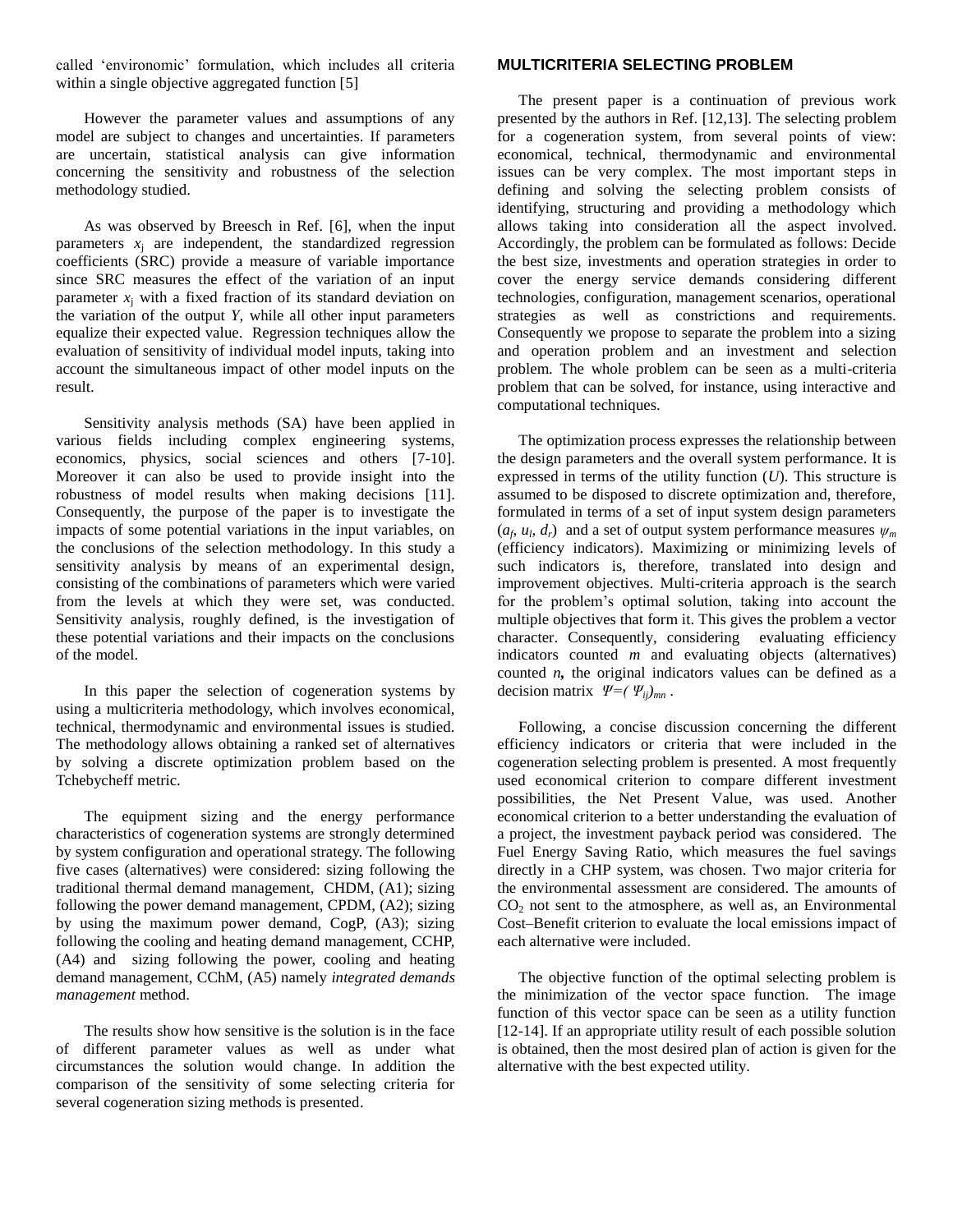$$
Min\left\{ \left[ Z_1|\psi_1 \rangle Z_2|\psi_2 \rangle \dots Z_m|\psi_m \right] \right\}
$$
 (1)

Subject to:

$$
g_{_f}(d_r,u_k) \geq b_f
$$

The theory offers us several frameworks in order to obtain a better approximation of the reality, see Ref. [15,16]. One possible way is assuming that the decision makers always want to obtain the closest alternative to the ideal function. If the minimum value of each criterion is obtained without taking into account the consequence in other criteria, an ideal vector space and consequently an ideal utility function can also be defined.

$$
\boldsymbol{U}^{id} = \boldsymbol{U}_{(\boldsymbol{Z}_{1}^{id}, \cdots, \boldsymbol{Z}_{m}^{id})}
$$
 (2)

The process consists of calculating the distance or metric between the utility function of each alternative and the ideal utility function. We use the weighted *Tchebycheff metric* ( $p=\infty$ ) based on the description in Ref. [12-16]

$$
V_{p,w}^{i} = \left[ \sum_{j=1}^{m} \left( w_{j}^{*} \frac{Z_{j} - Z_{j}^{id}|}{Z_{j}^{mx} - Z_{j}^{id}|} \right)^{p} \right]^{V_{p}}
$$
\n
$$
p = \infty \qquad \sum_{j} Z_{j}^{mx} \cdot Z_{j}^{id} \in \mathbb{R}^{p} \}
$$
\n(3)

The effectiveness of the proposed methodology is further illustrated by mean of a numerical example about a diesel engine cogeneration plant for a hotel in tropical conditions in previous work of the authors [12,16]. In the study case, steam is used for cooking and supplying domestic hot water, while an electric chiller is used to cover the cooling demand. A probable preferences system, criteria weight, from a given decisionmaker was defined. Having defined the preference system, the *Tchebycheff* metric for each alternative was calculated. See figure 1. The alternative with the shortest value of this metric will be the best one, since it means that it is the closest one to the ideal function. In the current case of study the alternative A5 results in the most favourable solution. Once the best alternative is defined, the equipment capacities can be estimated on the basis of the selected strategy



**Figure. 1**. The *Tchebycheff* metric for each alternative.

#### **SENSITIVITY ANALYSIS**

As was previously mentioned, the parameter values and assumptions of any model are subject to changes and uncertainties. Therefore if parameters are uncertain, sensitivity analysis can give crucial information about the selecting process. In principle, sensitivity analysis is a simple idea: change the model and observe its behaviour. In practice there are many different possible ways of varying and observing the model. Usually, the approach is to change the value of a numerical parameter through several levels. In this study, a factorial analysis  $I^k$  with 6 factors at two levels (low and high) was carried out. An experimental design consisting of the combinations of parameters which were varied in the levels at which they were set, was conducted. The rank obtained for each alternative in every one of the sixty four different cases resulting from the factorial analysis were storied in a vector variable (from 1 to 5) namely, Ranking\_A. We make the assumption that the alternative with the lower value of variable Ranking\_A would be the selected solution in a given case. Figure 2 denotes that in most of the cases the alternative five have the best ranking position, as a result of getting the minimum values of the *Tchebycheff* metric.



**Figure 2** Ranking of the alternative in each case

For each method to size and to operate the cogeneration system, the SRCs were applied to determine the sensitivity of the Ranking\_A and consequently the influence in the selection process. The statistical model upon which the analysis of screening designs is based expresses the response variable *Y* as a linear function of: the experimental factors, interactions between the factors, and an error term, which can be expressed as:

$$
\hat{Y} = \beta_0 + \sum_{i=1}^k \beta_i x_i + \sum_{i=1}^k \sum_{j=i+1}^k \beta_{ij} x_i x_j + \varepsilon
$$
\n(4)

The experimental error  $\epsilon$  is typically assumed to follow a normal distribution with a mean of 0 and a standard deviation equal to σ. Consequently, all the input parameters of the simulation model are assumed to be normally distributed. The levels selected for each parameter included a likely range of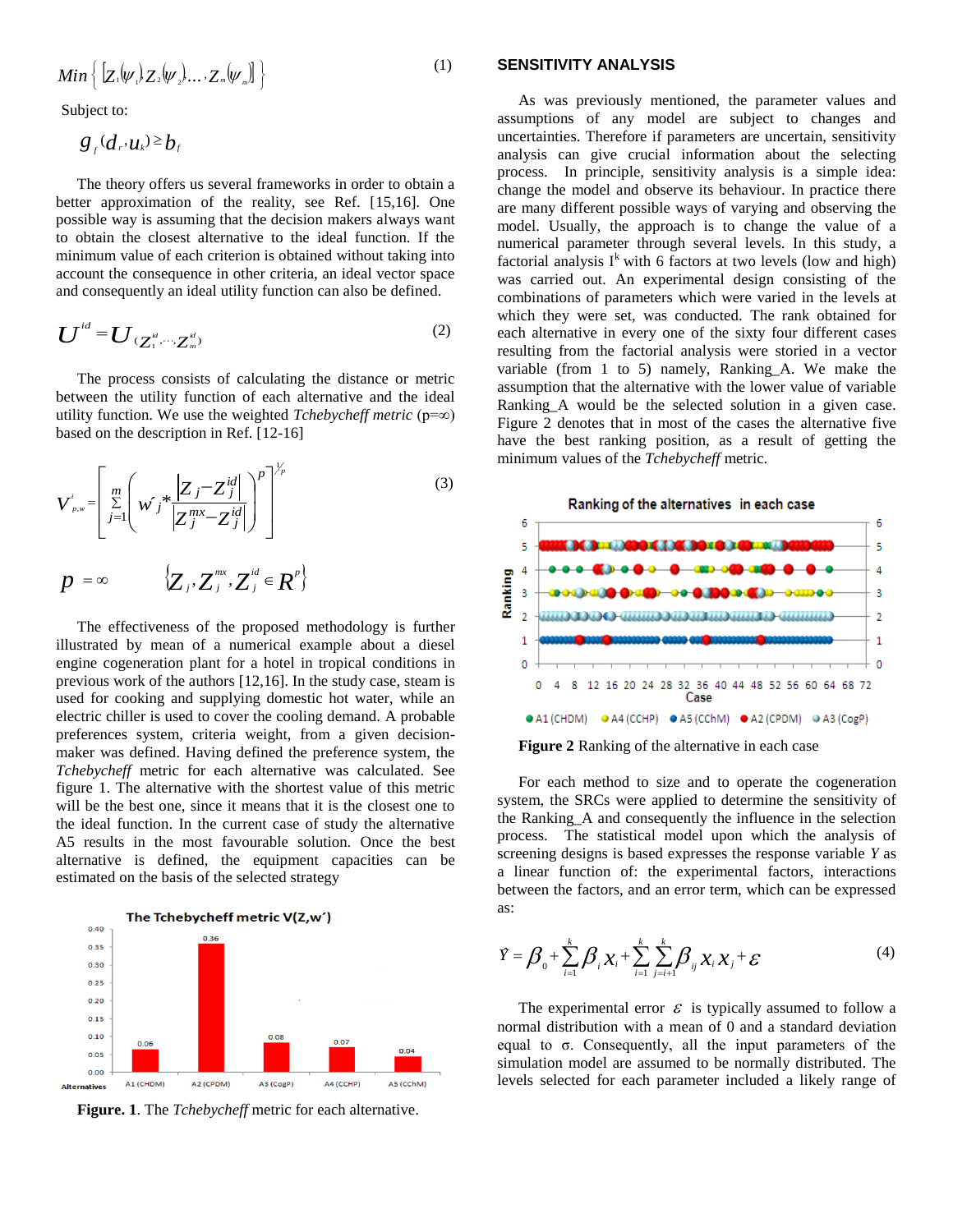possible outcomes for each variable. Table 1 shows the low and high level set for each parameter.

| <b>Parameters</b>                                          | <b>Name</b>   | <b>Design</b> | High  | Low   |
|------------------------------------------------------------|---------------|---------------|-------|-------|
|                                                            |               | case          | level | level |
| Electric efficiency of                                     |               |               |       |       |
| cogeneration                                               | <b>EffeC</b>  | 0.33          | 0.37  | 0.29  |
| COPe of electric chiller                                   | COPe          | 2.95          | 3.30  | 2.60  |
| COP of absorption chiller                                  | <b>COPa</b>   | 0.7           | 0.78  | 0.62  |
| Fuel oil cost $\lceil \frac{\epsilon}{\tan \theta} \rceil$ | <b>HFcost</b> | 308           | 355   | 262   |
| Cogeneration plant cost $[€/kWe]$                          | Ccost         | 1000          | 1150  | 850   |
|                                                            | Subsid        |               |       |       |
| Subsidy of CHP plant cost [%]                              |               | 0             | 20    |       |

Table 1. The low and high level set for each parameter.

For this study, the analysis was carried out with the help of a statistic computer program Statgraphics Plus which is a comprehensive package designed for interactive statistical data analysis. The results obtained from the software displayed a regression model which is fitted to the data. These models were used to predict the response at specified values of the experimental factors. Commonly, in order to simplify the interpretation of screening designs, the model is expressed in terms of "effects". For the response surface designs the "Pareto Charts" displays each of the estimated effects in decreasing order of magnitude. The length of each bar is proportional to the standardized effect, which is the estimated effect divided by its standard error. Figure 3 and figure 4 shows the Pareto Charts for alternatives A1, A4 and A5.



**Figure 3**. The Pareto Chart of alternatives A1 and A4.



**Figure 4**. The Pareto Chart of alternative A5.

In the above figures any bars which extend beyond the line correspond to effects which are statistically significant at the 95% confidence level. Note that in the charts interactions were excluded since they were not statistically significant. In graphic a) only five variables are considered, since in this alternative, A1, the cogeneration system only produces heat and power, hence the absorption chiller does not exist and so the COPa was not considered. Moreover, the charts a) and b), for instance, traditional cogeneration sizing method and traditional trigeneration sizing method, (A1 and A4, respectively), denotes that in these two alternatives always there are one or more variables with high statistical significance in the behavior of the selection process. In the case of alternative A1, the *Coefficient of performance of the electric chiller* is the most important factor bringing about the high sensitivity of the system in the face of any change of this parameter. On the other hand the *Coefficient of performance for absorption chiller* and *the Fuel cost* are the most important variables when the trigeneration system is selected by using the traditional sizing method for trigeneration systems. It is noticeable that for the case of alternative A5, when the trigeneration system is selected following the power, cooling and heating demand management by using the CChM sizing method, the six variables analyzed are not statistically significant.

In order to compare the influence of the analyzed variables for all alternatives, figure 5 display the estimated effects for each alternative. It is clear that the most robust method for selecting trigeneration system is the CChM sizing method since it is the only method where the six variables analyzed are not statistically significant. As a result of achieve a better compromise between the selection criteria.



**Standardized Pareto chart for alternatives** 

**Figure 5.** Estimated effects in Ranking A for each alternative.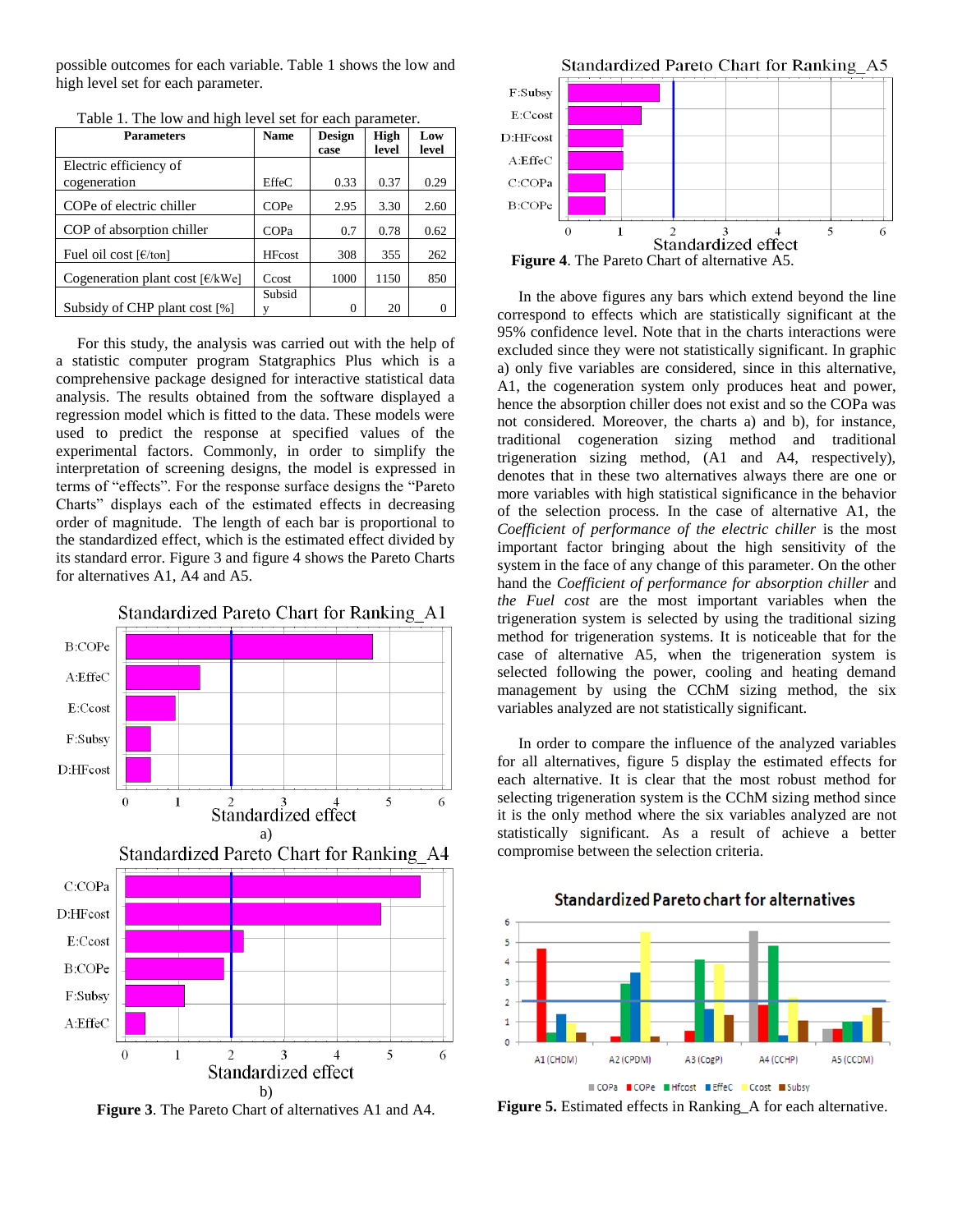Following a more detailed analysis of the sensitivity for alternative A5, the *integrated demands management* method (CChM) is presented. The SRCs were applied to determine the sensitivity of the NPV when the *integrated demands management* method was used to size and to operate the cogeneration system. The main effect of factor *j* can be defined as the change in the response variable *Y* when *Xj* is changed from its low level to its high level, with all other factors being held constant midway between their lows and their highs. Figure 6 shows the main effects plot for the present response surface designs.



In this section, two main groups of such parameters can be defined. The first group deals with rather technical parameters, such as *Electrical efficiency of cogeneration*, the *Coefficient of performance of the electric chiller* and the *Coefficient of performance of the absorption chiller*. The second group consists of rather market related parameters, such as, *Fuel cost*, *Initial costs* and *Subsidy for the initial cost*.

The above graphic show clearly that in the first group, the *Electric efficiency of cogeneration* is the most important parameter. To show the impact of changing technical parameters, values of these factors were set individually from 90 to 110 per cent of the values in their base case, and NPV was calculated. The *Electric efficiency of cogeneration* has the largest influence on the economics of the plant, with almost a 13% variation in the NPV. The same relative change of the other two technical parameters definitely has less influence on NPV, consisting of approximately 3.5%, caused by the variation of the *Coefficient of performance of the electric chiller* and 1.5% from the variation of the *Coefficient of performance of the absorption chiller.*

On the other hand, in the second group, varying the *Fuel cost* has the strongest influence on the economics of the plant. In this study case, raising the power price towards 110% of the base case values will increase 45% the NPV. The impact of a variation of the *Fuel cost* happens to be considerably larger than the impact of varying the *Initial costs*, as well as, a

variation of the *Subsidy for the initial cost* only influences the NPV to a minor extent.

Another important aspect consists on evaluating the interactions existing amongst the experimental factors. To investigate about the factors interaction, the effect graphic should be produced for each pair of factors. In figure 7 a pair of lines was plotted for each interaction, corresponding to the predicted response when one factor is varied from its low value to its high value, at each level of the other factor. All factors not involved in the interaction are held at their central value.

The predicted response for each combination of the low and high levels of two factors is displayed at the end of each line segment. If two factors do not interact, the effect of one factor will not depend upon the level of the other and the two lines in the interaction plot will be approximately parallel. If the factors interact, as it is the case of AC in the figure bellow, the lines will not be parallel and may even cross.



**Figore 7** Interaction effect of technical and economical parameters in the Net present value.

As one can see in the present sample, in most cases the line are close to parallel showing that the effect of one factor will not depend upon the level of the other. However, the plot above shows that the *Coefficient of performance of the absorption chiller* has little effect on the response at a low level of the *Electric efficiency of cogeneration*, while, it has a large effect at the high level of the *Electric efficiency of cogeneration*.

Finally the possibility of changing significantly the energy demands (power, heat and cooling) after the design of the cogeneration plant is fixed was considered. Consequently, a similar approach was used and a  $2<sup>3</sup>$  factorial design was conducted. As a result the impact on the economic feasibility of the cogeneration plant due to the variation of the energy demands was clarified. The NPV of the cogeneration plant was calculated for a variation of the energy demands between 80% and 120% of the base case value. Results are shown in figure 8 presenting "The main effects plot" for the given response surface designs.